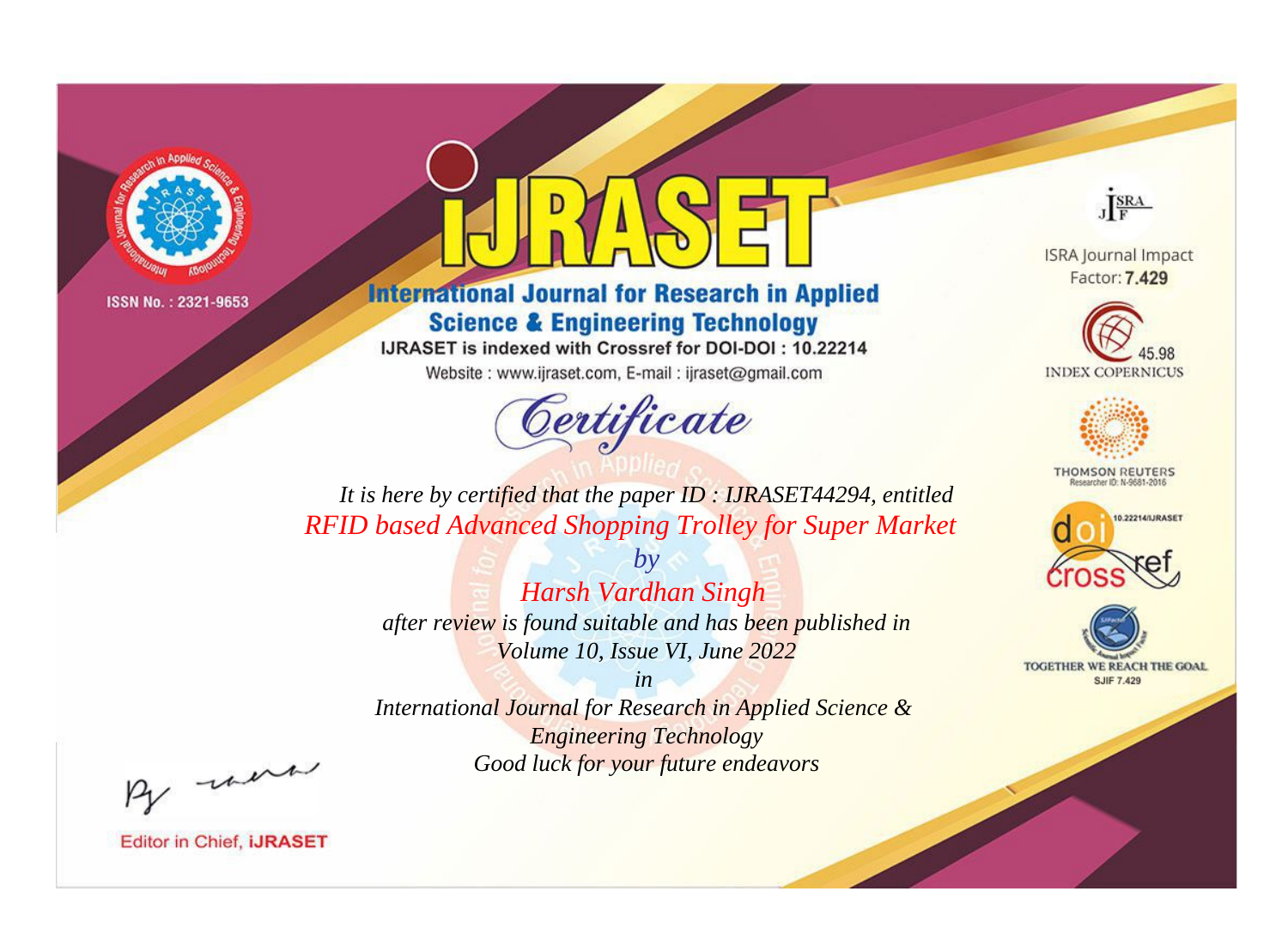

# **International Journal for Research in Applied Science & Engineering Technology**

IJRASET is indexed with Crossref for DOI-DOI: 10.22214

Website: www.ijraset.com, E-mail: ijraset@gmail.com



JERA

**ISRA Journal Impact** Factor: 7.429





**THOMSON REUTERS** 



TOGETHER WE REACH THE GOAL **SJIF 7.429** 

*It is here by certified that the paper ID : IJRASET44294, entitled RFID based Advanced Shopping Trolley for Super Market*

> *by Harsh Nigam after review is found suitable and has been published in Volume 10, Issue VI, June 2022*

> > *in*

*International Journal for Research in Applied Science & Engineering Technology Good luck for your future endeavors*

By morn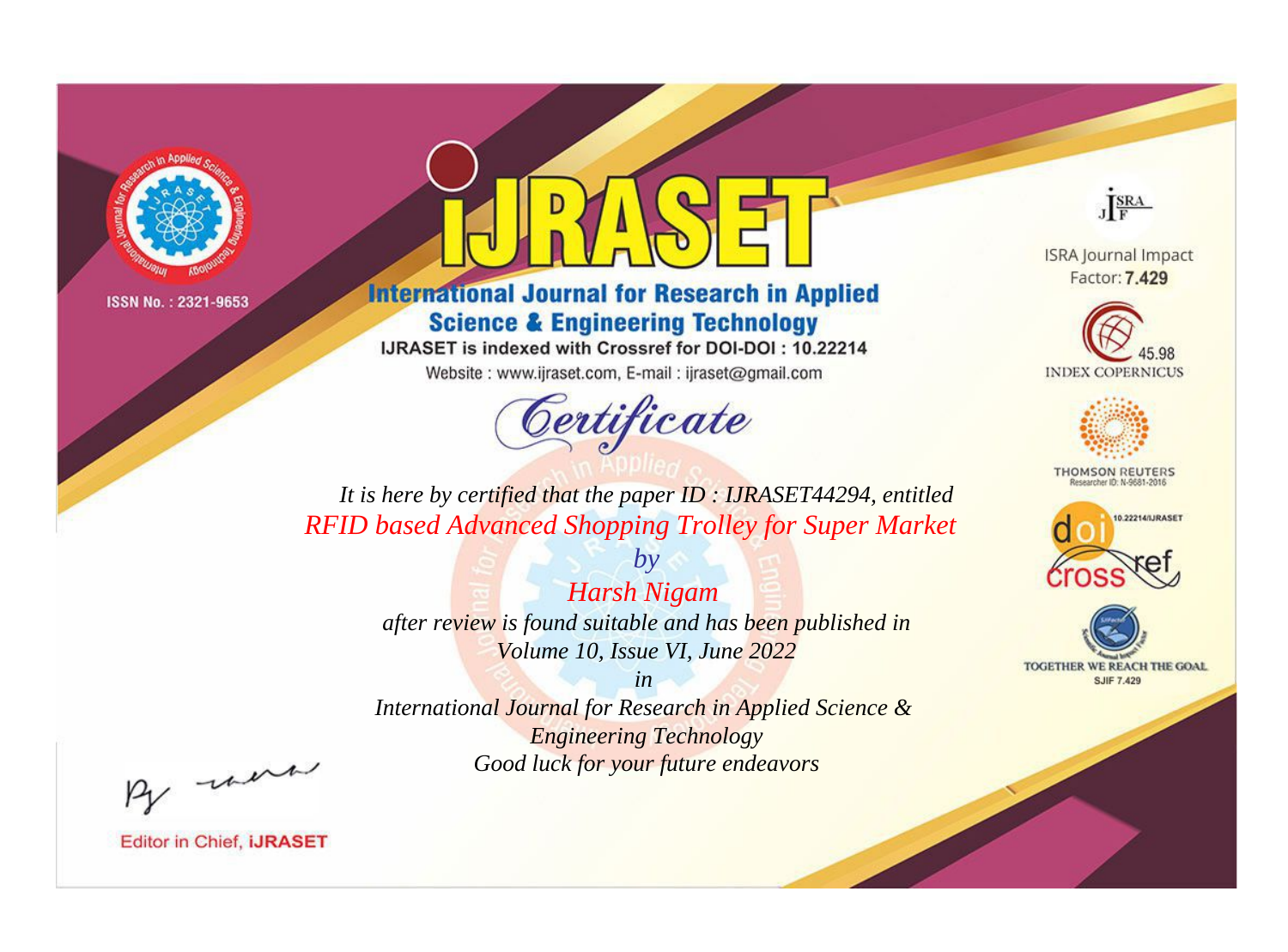

# **International Journal for Research in Applied Science & Engineering Technology**

IJRASET is indexed with Crossref for DOI-DOI: 10.22214

Website: www.ijraset.com, E-mail: ijraset@gmail.com



JERA

**ISRA Journal Impact** Factor: 7.429





**THOMSON REUTERS** 



TOGETHER WE REACH THE GOAL **SJIF 7.429** 

*It is here by certified that the paper ID : IJRASET44294, entitled RFID based Advanced Shopping Trolley for Super Market*

> *Harsh Joshi after review is found suitable and has been published in Volume 10, Issue VI, June 2022*

*by*

*in International Journal for Research in Applied Science &* 

*Engineering Technology Good luck for your future endeavors*

By morn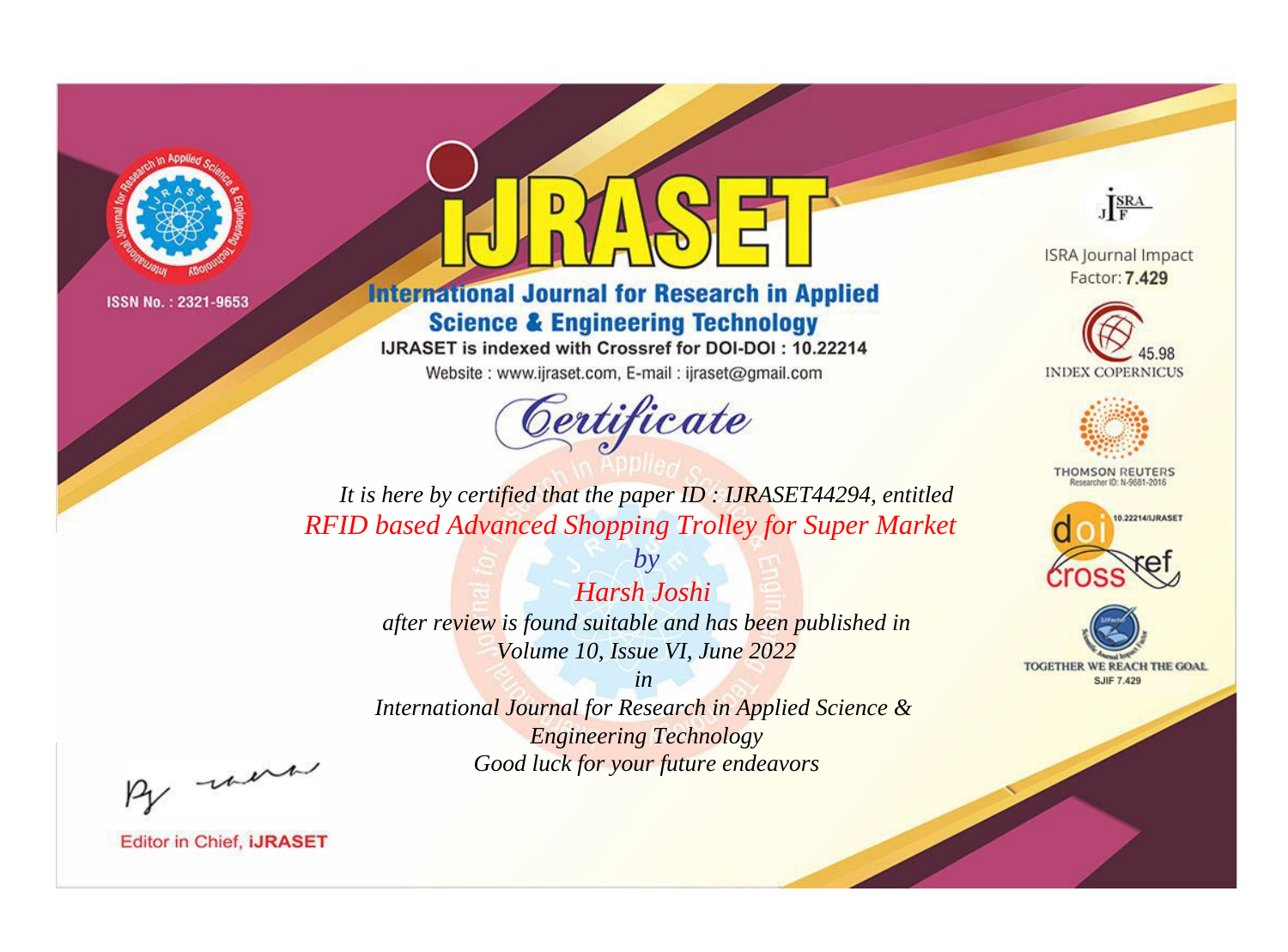

# **International Journal for Research in Applied Science & Engineering Technology**

IJRASET is indexed with Crossref for DOI-DOI: 10.22214

Website: www.ijraset.com, E-mail: ijraset@gmail.com



JERA

**ISRA Journal Impact** Factor: 7.429





**THOMSON REUTERS** 



TOGETHER WE REACH THE GOAL **SJIF 7.429** 

*It is here by certified that the paper ID : IJRASET44294, entitled RFID based Advanced Shopping Trolley for Super Market*

> *by Jitendra Shah after review is found suitable and has been published in Volume 10, Issue VI, June 2022*

> > *in*

*International Journal for Research in Applied Science & Engineering Technology Good luck for your future endeavors*

By morn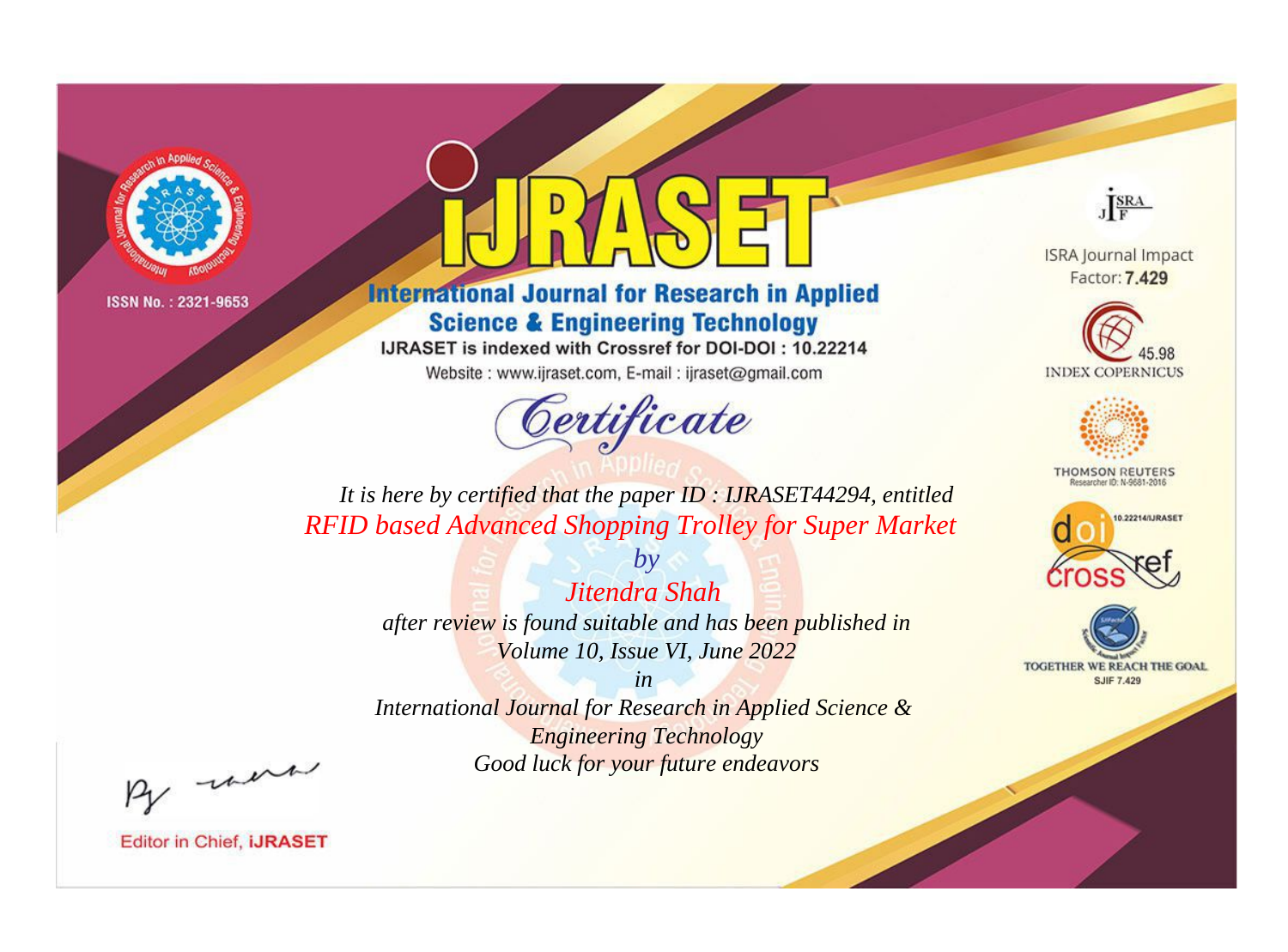

# **International Journal for Research in Applied Science & Engineering Technology**

IJRASET is indexed with Crossref for DOI-DOI: 10.22214

Website: www.ijraset.com, E-mail: ijraset@gmail.com



JERA

**ISRA Journal Impact** Factor: 7.429





**THOMSON REUTERS** 



TOGETHER WE REACH THE GOAL **SJIF 7.429** 

*It is here by certified that the paper ID : IJRASET44294, entitled RFID based Advanced Shopping Trolley for Super Market*

> *by Kapil Sharma after review is found suitable and has been published in Volume 10, Issue VI, June 2022*

> > *in*

*International Journal for Research in Applied Science & Engineering Technology Good luck for your future endeavors*

By morn